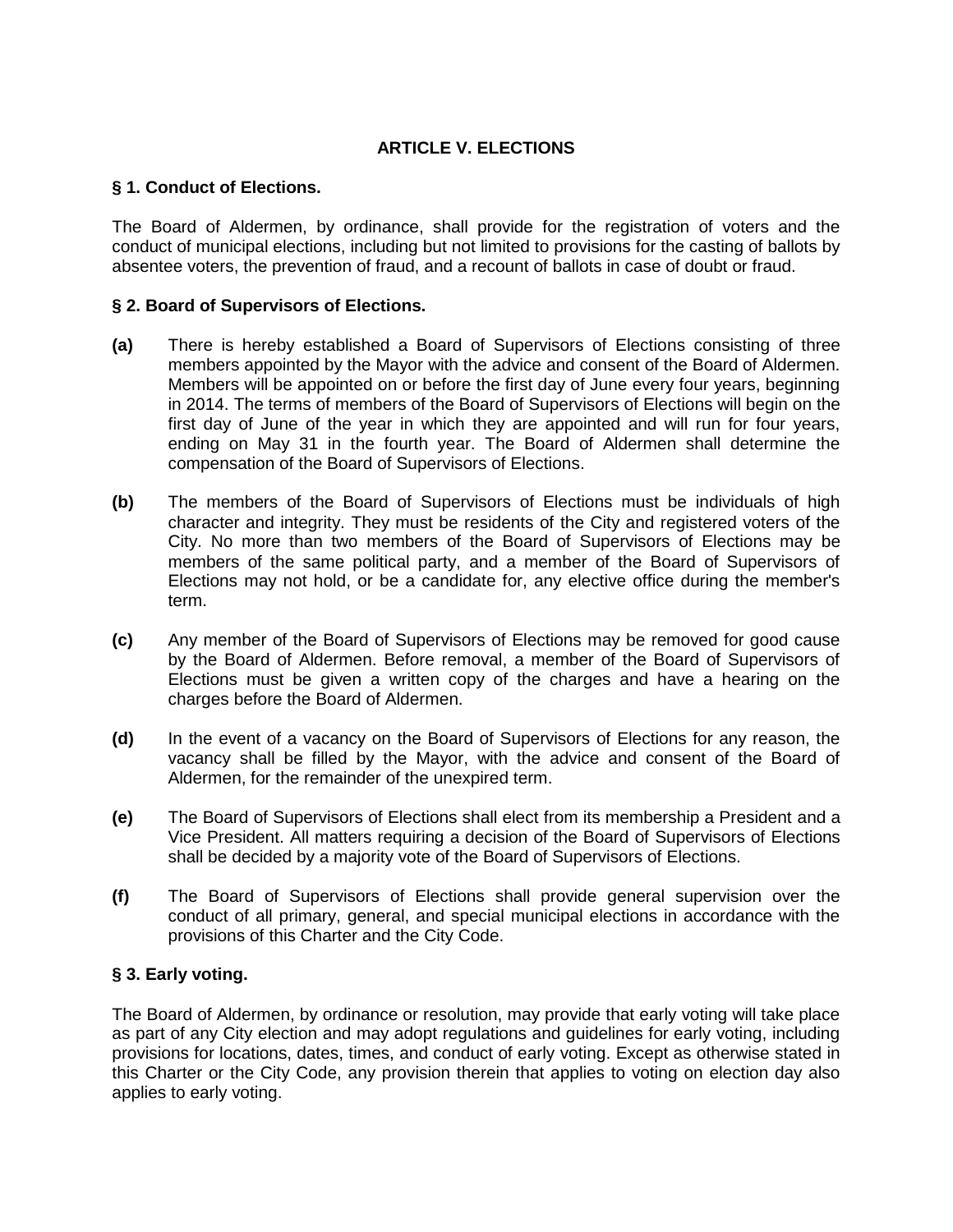## **§ 4. Election precincts.**

- **(a)** The Board of Aldermen, by resolution, shall establish the election precinct boundaries with the advice and cooperation of the Board of Supervisors of Elections.
- **(b)** During any City election, a voter may vote in the voter's assigned precinct on election day or, if so provided by the Board of Aldermen, at an early voting center.

## **§ 5. Primary election—Date.**

Every fourth year on the second Tuesday after the first Monday in September, counting from 2013, a primary election will be held in the City.

### **§ 6. Candidate nominations—Political parties.**

- **(a)** Candidates for Mayor or Alderman affiliated with either of the two principal political parties, as defined by Maryland law, will be nominated by direct primary election. Any registered voter of the City who is affiliated with either principal political party may vote in the primary election for that party. An individual nominated by primary election will be designated on the general election ballot as a nominee of the principal political party by which the individual was nominated.
- **(b)** There will be no primary election for Alderman for a political party with five or fewer candidates. There will be no primary election for Mayor for a political party with one or no candidates.
- **(c)** Candidates for Mayor or Alderman affiliated with any political party, as defined by Maryland law, other than the two principal political parties, shall be nominated in accordance with that party's bylaws. On or before the first Monday in August before the general election, the political party must certify the names of any candidates so nominated to the Board of Supervisors of Elections. Any individual nominated under this subsection will be designated on the general election ballot as a nominee of the political party by which the individual was nominated.
- **(d)** A political party may nominate no more than one candidate for Mayor and five candidates for Alderman.

### **§ 7. Primary election—Candidate filing requirements.**

- **(a)** A certificate of candidacy and a financial disclosure statement must be filed with the Board of Supervisors of Elections, on a form prescribed by the Board of Supervisors of Elections, at least 70 days before the primary election.
- **(b)** On the certificate of candidacy, a candidate shall designate how the candidate's name is to appear on the ballot. Except as otherwise provided in this section, a candidate shall file a certificate of candidacy in which the candidate lists any given name, an initial letter of any other given name, and surname. A candidate may file a certificate of candidacy in a name different than that specified above if the candidate files an affidavit, under penalties of perjury, attesting that the candidate is generally known by that other name in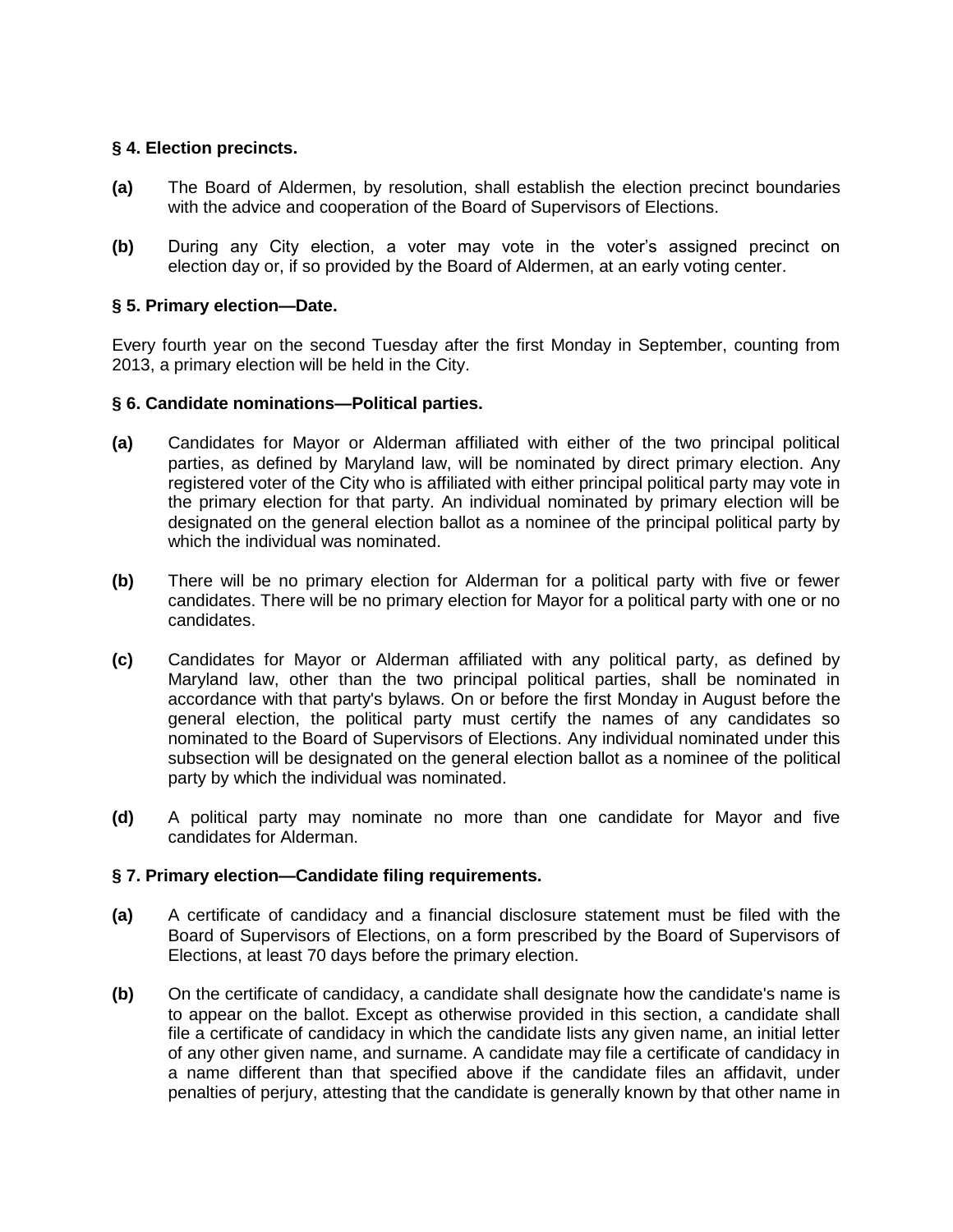press accounts concerning the candidate, if any, or, if press accounts do not exist, the candidate's everyday encounters with members of the community. Except for the use of quotation marks to enclose a portion of a name, the use of symbols, titles, degrees, or other professional designations on the certificate of candidacy is prohibited.

**(c)** A person may not be a candidate for more than one office in a primary election.

### **§ 8. Primary election—Withdrawal of candidate.**

- **(a)** An individual who has filed a certificate of candidacy may withdraw the candidacy by filing a certificate of withdrawal in accordance with this section.
- **(b)** A certificate of withdrawal must be filed with the Board of Supervisors of Elections, on a form prescribed by the Board of Supervisors of Elections, at least 60 days before the primary election.
- **(c)** If a certificate of withdrawal is filed under this section, the certificate of candidacy to which the certificate of withdrawal relates is void and the name of the individual withdrawing will not be printed upon the ballots to be used in the primary election unless the individual files a new certificate of candidacy within the time limit prescribed for filing.

## **§ 9. General election—Date.**

Subject to §§ 14 and 15 of this article, in every fourth year, on the first Tuesday after the first Monday in November, counting from 2013, a general election will be held in the City, whereby the registered voters of the City will elect a Mayor and Board of Aldermen.

### **§ 10. General election—Nominations and ballots.**

- **(a)** Only the names of individuals nominated in accordance with the provisions of this Charter will be placed on the ballot as candidates for Mayor or Alderman. The names of the candidates must appear as specified on the certificate of candidacy. For each office, the names of candidates will be grouped together by party, with the majority party candidate or candidates listed first, followed by the candidate or candidates of the principal minority party, followed by the candidate or candidates of other political parties in descending order based on the City-wide registration of the party, and finally by candidates who are not nominees of a political party. For purposes of this section, "majority party" means the party of the incumbent Mayor and "principal minority party" means the party whose candidate for Mayor received the second-highest number of votes in the last preceding general election. When there is more than one candidate of the same political party for election to an office, the names of the candidates will be listed in alphabetical order by surname.
- **(b)** An individual may not be a candidate for more than one office in any general election. An individual may not hold more than one elective public office at any one time.
- **(c)** An individual may decline nomination for Mayor or Alderman by delivering a notarized written statement to the Board of Supervisors of Elections no later than two days after the primary election results are certified. After the written statement is delivered, the individual's nomination will be void and will not be printed upon the ballots.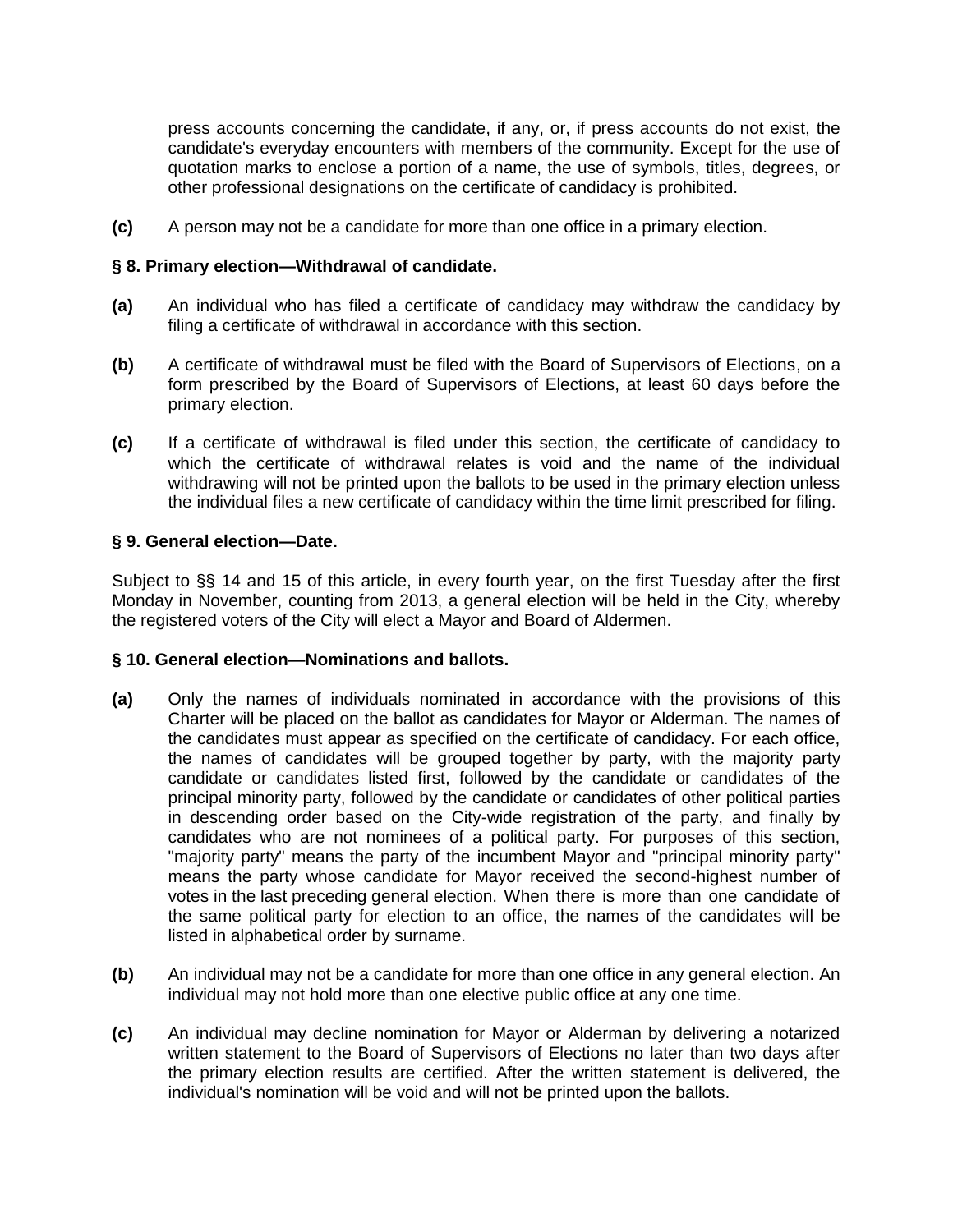# **§ 11. General election—Results.**

The candidate for Mayor with the highest number of votes in the general election shall be declared elected as Mayor. The five candidates for Board of Aldermen with the highest number of votes in the general election shall be declared elected as the Board of Aldermen. In case of a tie in the highest number of votes for Mayor, or in case of a tie in the votes for Alderman wherein no single candidate received the fifth highest number of votes, there shall be a special election between the candidates receiving the tie vote, to be held within 90 days in accordance with this Charter.

## **§ 12. Write-in votes.**

Write-in votes are permitted in the City's general election but prohibited in the primary election. For purposes of this section, "write-in vote" means a vote cast, in a contest at a general election, for an individual whose name is not on the ballot for that contest.

## **§ 13. Poll watchers.**

- **(a)** Any political party, as defined by Maryland law, and any candidate for election may designate an individual known as a poll watcher at each polling place or early voting center to observe the conduct of the election.
- **(b)** A poll watcher will be positioned near the election judges and inside the voting room so that the poll watcher may see and hear each voter as the person offers to vote. A poll watcher may not attempt to ascertain how a voter voted or intends to vote, confer in the polling room with any voter, or assist a voter in voting.
- **(c)** A poll watcher may not interfere with or obstruct an election judge in the proper performance of the election judge's duties. An election judge may eject a poll watcher who engages in any act prohibited by this section.
- **(d)** A political party or candidate who designates a poll watcher may remove the poll watcher at any time.

### **§ 14. General election—Vacancies in nomination for Mayor.**

- **(a)** This section applies to the nomination of a candidate for Mayor who is a member of a political party, as defined by Maryland law. For purposes of this section, any action to be taken by a principal political party shall be taken by the local central committee of that party.
- **(b)** This subsection applies to the nomination of a candidate by primary election in accordance with § 6(a) of this article
	- **(1)** If a nominee dies, declines the nomination, or becomes disqualified after the date of the primary election but at least 30 days before the date of the general election, the candidate who received the second highest number of votes in the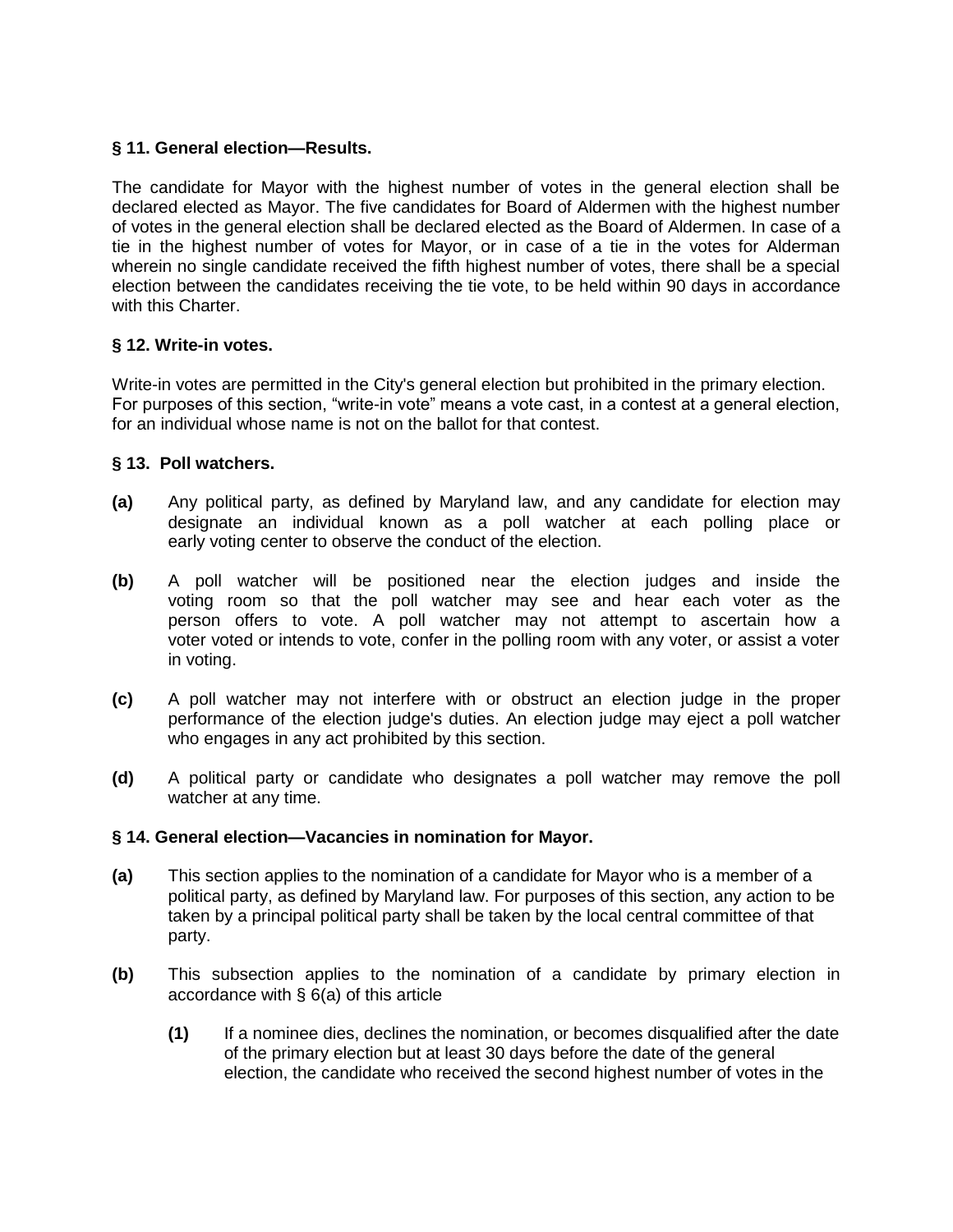primary election of the nominee's party will be certified by the Board of Supervisors of Elections as the new nominee for Mayor for that party.

- **(2)** If a nominee dies, declines the nomination, or becomes disqualified less than 30 days before the date of the general election:
	- **(A)** the candidate who received the second highest number of votes in the primary election of the nominee's party will be certified by the Board of Supervisors of Elections as the new nominee for Mayor for that party; and
	- **(B)** the general election will not take place as originally scheduled but instead will be held on the fourth Tuesday following the certification by the Board of Supervisors of Elections.
- **(c)** This subsection applies to the nomination of a candidate by a principal political party in accordance with § 6(b) of this article.
	- **(1)** If a nominee dies, declines the nomination, or becomes disqualified after the date of the primary election but at least 30 days before the date of the general election:
		- **(A)** the nominee's party shall fill the vacancy and file a certificate of designation for the new nominee with the Board of Supervisors of Elections at least 30 days before the date of the general election; and
		- **(B)** the nominee designated under this paragraph shall file a certificate of candidacy with the Board of Supervisors of Elections.
	- **(2)** If a nominee dies, declines the nomination, or becomes disqualified less than 30 days before the date of the general election:
		- **(A)** within 15 days after the nominee's death, declination, or disqualification, the nominee's party shall fill the vacancy and file a certificate of designation for the new nominee with the Board of Supervisors of Elections;
		- **(B)** the nominee designated under this paragraph shall file a certificate of candidacy with the Board of Supervisors of Elections; and
		- **(C)** the general election will not take place as originally scheduled but instead will be held on the fourth Tuesday following the filing of the certificate of designation.
- **(d)** This subsection applies to the nomination of a candidate affiliated with a political party other than one of the two principal political parties in accordance with  $\S$  6(c) of this article.
	- **(1)** If a nominee dies, declines the nomination, or becomes disqualified after the nominee's name is certified to the Board of Supervisors of Elections but at least 30 days before the date of the general election: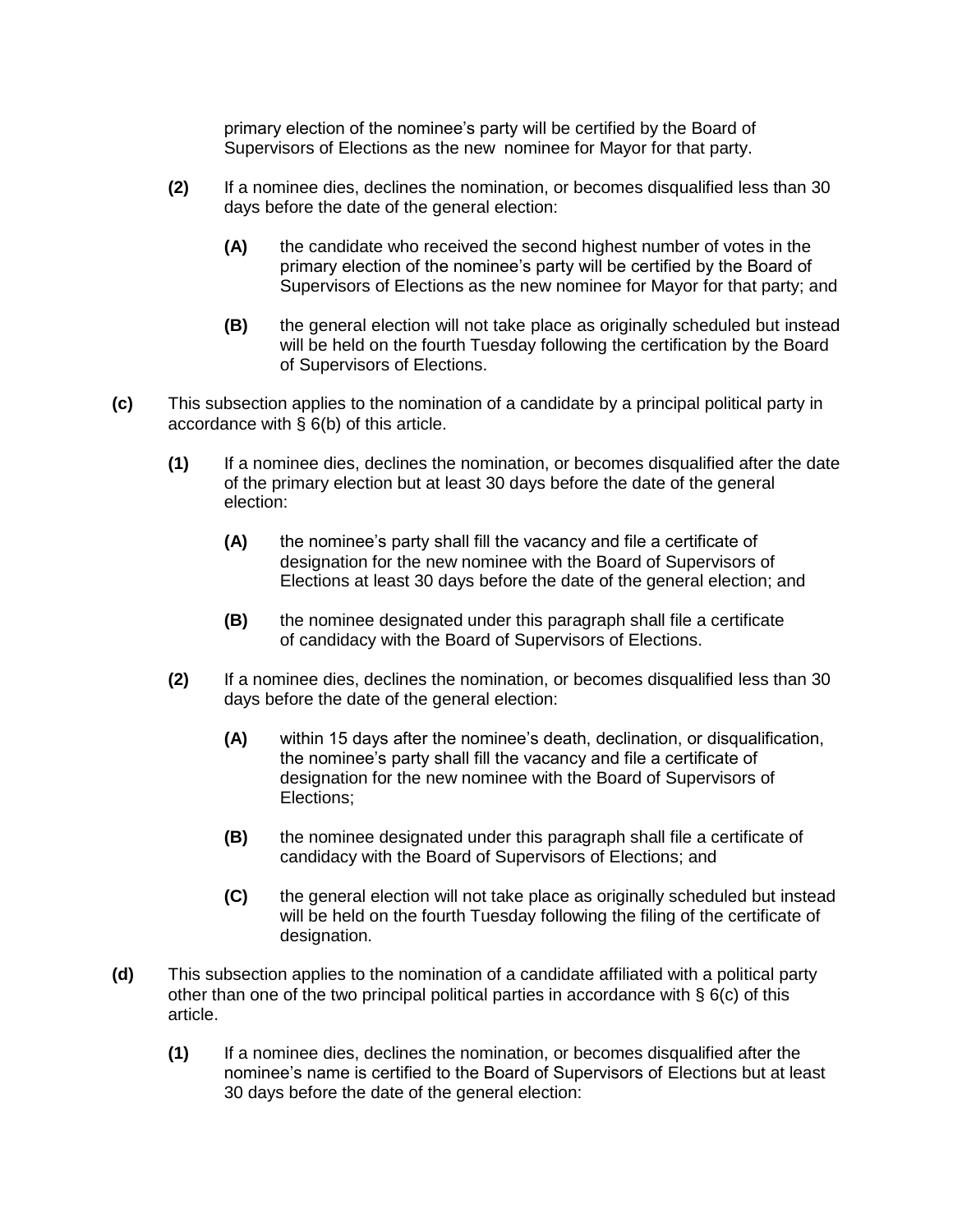- **(A)** the nominee's party shall fill the vacancy and file a certificate of designation for the new nominee with the Board of Supervisors of Elections at least 30 days before the date of the general election; and
- **(B)** the nominee designated under this paragraph shall file a certificate of candidacy with the Board of Supervisors of Elections.
- **(2)** If a nominee dies, declines the nomination, or becomes disqualified less than 30 days before the date of the general election:
	- **(A)** within 15 days after the nominee's death, declination, or disqualification, the nominee's party shall fill the vacancy and file a certificate of designation for the new nominee with the Board of Supervisors of Elections;
	- **(B)** the nominee designated under this paragraph shall file a certificate of candidacy with the Board of Supervisors of Elections; and
	- **(C)** the general election will not take place as originally scheduled but instead will be held on the fourth Tuesday following the filing of the certificate of designation.

## **§ 15. General election – Vacancies in nomination for Alderman.**

- **(a)** This section applies to the nomination of a candidate for Alderman who is a member of a political party, as defined by Maryland law. For purposes of this section, any action to be taken by a principal political party shall be taken by the local central committee of that party.
- **(b)** This subsection applies to the nomination of a candidate by primary election in accordance with § 6(a) of this article
	- **(1)** If a nominee dies, declines the nomination, or becomes disqualified after the date of the primary election but at least 30 days before the date of the general election, the candidate who received the sixth highest number of votes in the primary election of the nominee's party will be certified by the Board of Supervisors of Elections as a nominee for Alderman for that party.
	- **(2)** If a nominee dies, declines the nomination, or becomes disqualified less than 30 days before the date of the general election:
		- **(A)** the candidate who received the sixth highest number of votes in the primary election of the nominee's party will be certified by the Board of Supervisors of Elections as a nominee for Alderman for that party; and
		- **(B)** the general election will not take place as originally scheduled but instead will be held on the fourth Tuesday following the certification by the Board of Supervisors of Elections.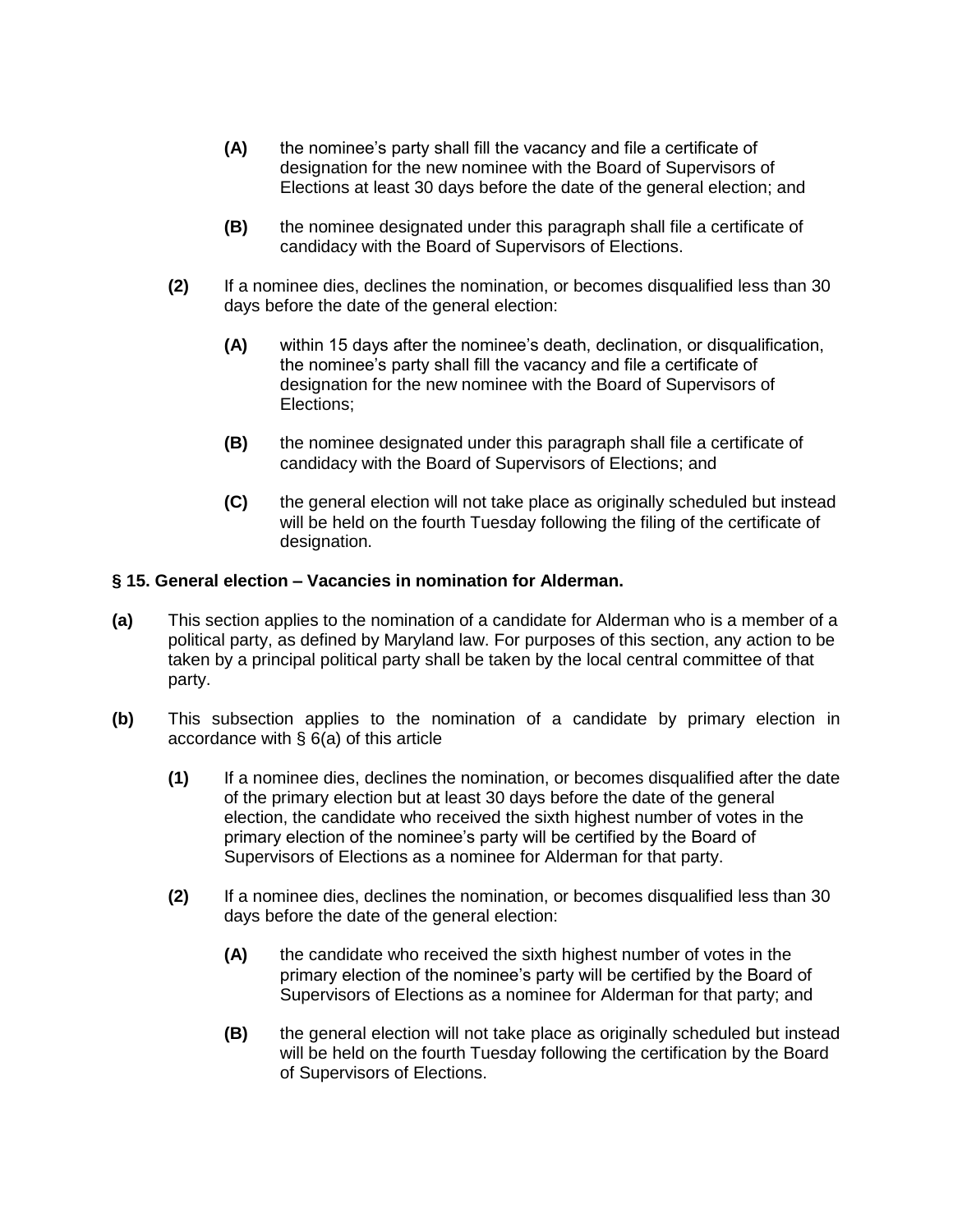- **(c)** This subsection applies to the nomination of a candidate by a principal political party in accordance with § 6(b) of this article.
	- **(1)** If a nominee dies, declines the nomination, or becomes disqualified after the date of the primary election but at least 30 days before the date of the general election:
		- **(A)** the nominee's party shall fill the vacancy and file a certificate of designation for the new nominee with the Board of Supervisors of Elections at least 30 days before the date of the general election; and
		- **(B)** the nominee designated under this paragraph shall file a certificate of candidacy with the Board of Supervisors of Elections.
	- **(2)** If a nominee dies, declines the nomination, or becomes disqualified less than 30 days before the date of the general election:
		- **(A)** within 15 days after the nominee's death, declination, or disqualification, the nominee's party shall fill the vacancy and file a certificate of designation for the new nominee with the Board of Supervisors of Elections;
		- **(B)** the nominee designated under this paragraph shall file a certificate of candidacy with the Board of Supervisors of Elections; and
		- **(C)** the general election will not take place as originally scheduled but instead will be held on the fourth Tuesday following the filing of the certificate of designation.
- **(d)** This subsection applies to the nomination of a candidate affiliated with a political party other than one of the two principal political parties in accordance with § 6(c) of this article.
	- **(1)** If a nominee dies, declines the nomination, or becomes disqualified after the nominee's name is certified to the Board of Supervisors of Elections but at least 30 days before the date of the general election:
		- **(A)** the nominee's party shall fill the vacancy and file a certificate of designation for the new nominee with the Board of Supervisors of Elections at least 30 days before the date of the general election; and
		- **(B)** the nominee designated under this paragraph shall file a certificate of candidacy with the Board of Supervisors of Elections.
	- **(2)** If a nominee dies, declines the nomination, or becomes disqualified less than 30 days before the date of the general election:
		- **(A)** within 15 days after the nominee's death, declination, or disqualification, the nominee's party shall fill the vacancy and file a certificate of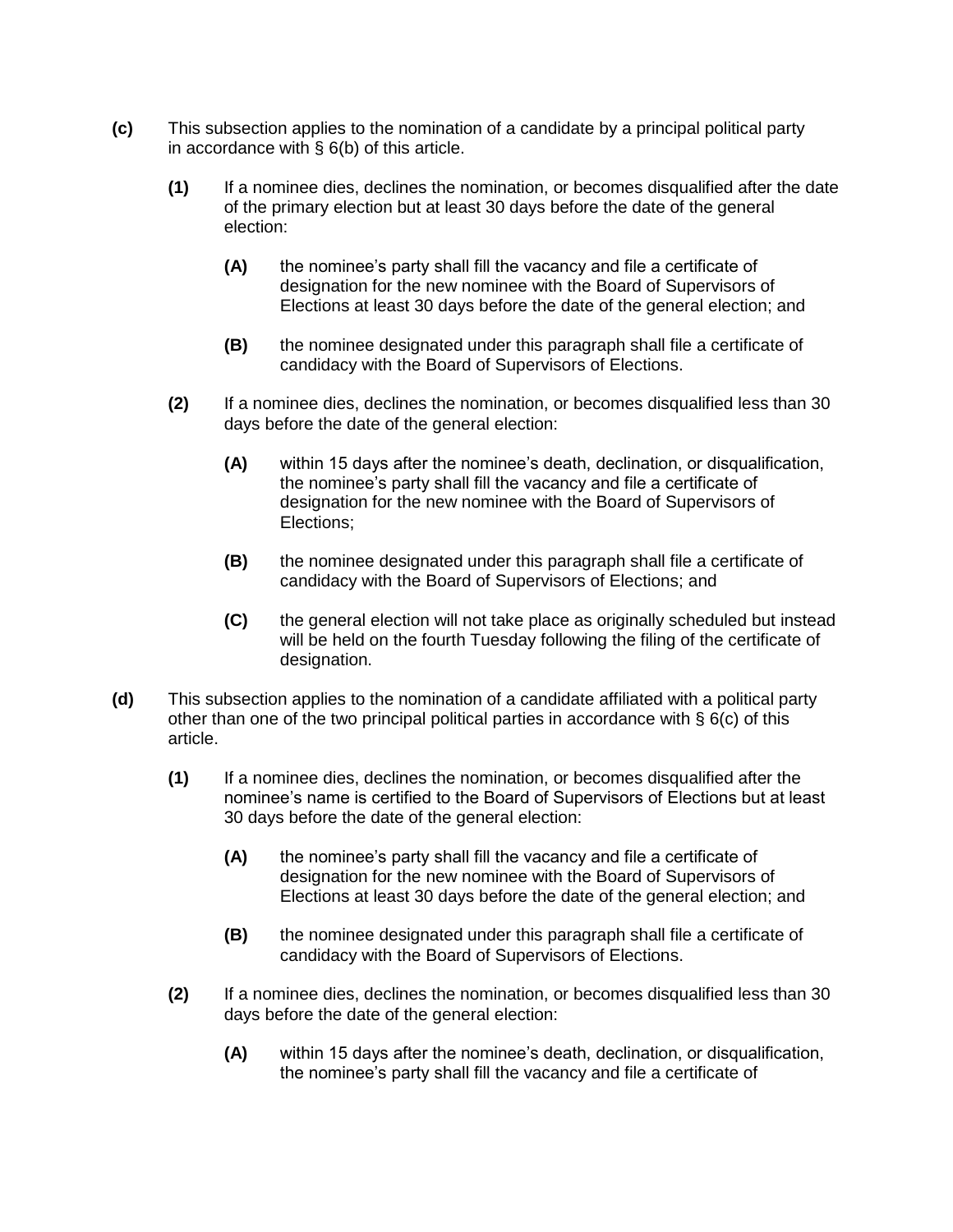designation for the new nominee with the Board of Supervisors of Elections;

- **(B)** the nominee designated under this paragraph shall file a certificate of candidacy with the Board of Supervisors of Elections; and
- **(C)** the general election will not take place as originally scheduled but instead will be held on the fourth Tuesday following the filing of the certificate of designation.

## **§ 16. General election—Petition candidate.**

- **(a)** An individual who is not affiliated with a political party, as defined by Maryland law, may be nominated by petition.
- **(b)** An individual not affiliated with a political party, as defined by Maryland law, will be deemed to have been nominated by petition as a candidate for Mayor or Alderman upon filing on a prescribed form with the Board of Supervisors of Elections, on or before July 1 preceding the general election, a petition containing:
	- **(1)** the signatures and addresses of at least 3% of the registered voters of the City, based on the number of registered voters on January 1 preceding the general election;
	- **(2)** the name of the candidate;
	- **(3)** a statement of the candidate's political party affiliation, if any; and
	- **(4)** the office the candidate seeks.
- **(c)** An individual may not sign a petition more than once for the same candidate.
- **(d)** The Board of Supervisors of Elections shall verify the signatures of individuals who are registered voters in the City at the time the petition is received. The Board of Supervisors of Elections shall notify the proposed candidate of the results of the verification.
- **(e)** An individual nominated under this section will be designated on the general election ballot as "Other".

### **§ 17. Conduct of special elections.**

A special election, if required, will be conducted in the same manner as described in this article for holding primary and general municipal elections.

## **§ 18. Referenda.**

**(a)** Any ordinance or part of an ordinance enacted by the City may be challenged by the filing of a petition for referendum, in accordance with this section, except an ordinance adopting or amending an annual budget or imposing a tax.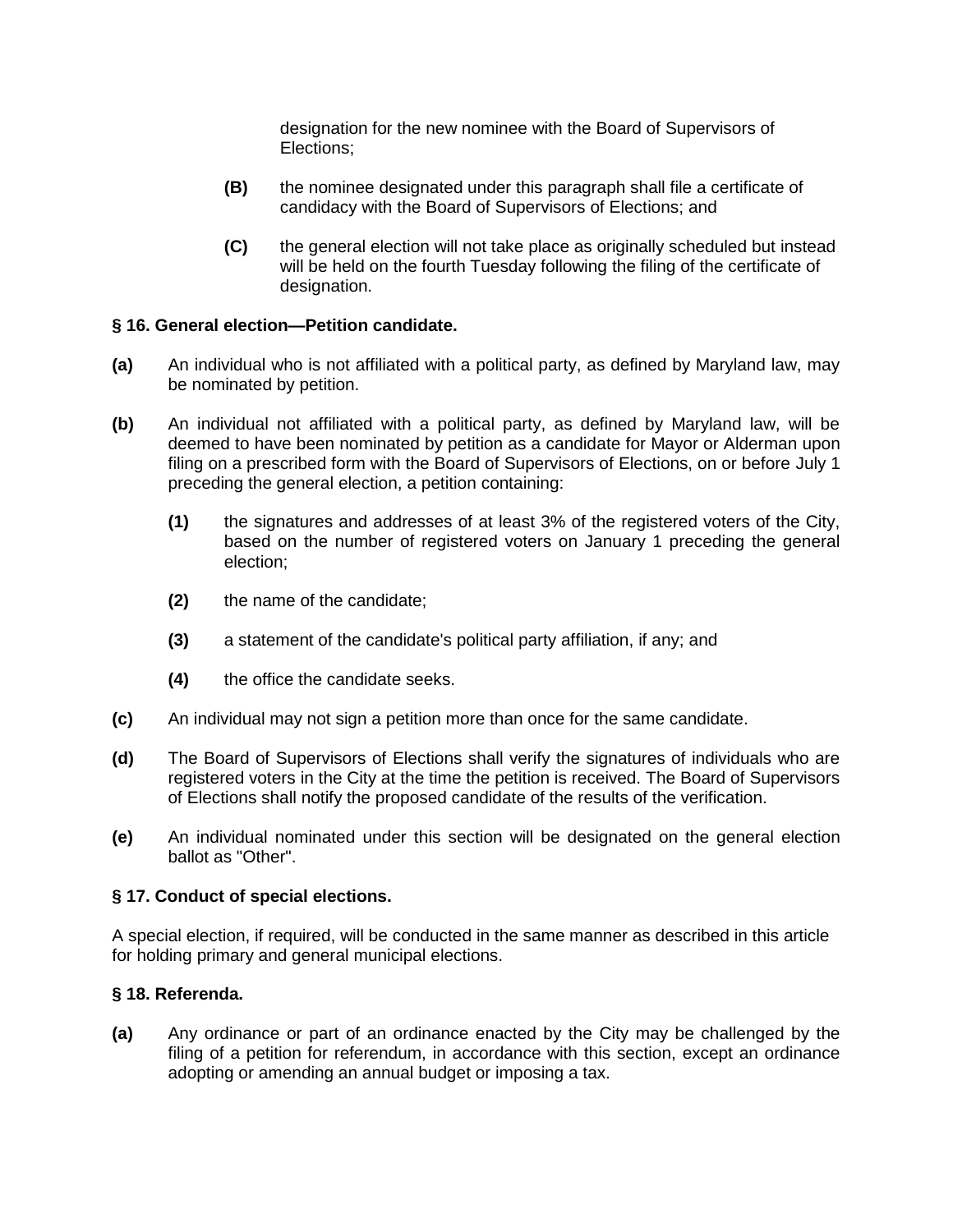- **(b)** A petition for referendum must be filed with the Board of Supervisors of Elections within 20 days after the ordinance becomes effective according to its terms. Upon the timely filing of a petition, the ordinance or part thereof to be referred will cease being effective until 30 days after its approval by a majority of the qualified voters of the City voting on the question. Any ordinance or part thereof disapproved by the voters shall stand repealed. An emergency ordinance shall remain in effect from the date it becomes effective according to its terms, notwithstanding the filing of a petition for referendum, but shall stand repealed 30 days after having been rejected by a majority of the qualified voters of the City voting on the question.
- **(c)** A petition filed under this section must be signed by 10% or more of the registered voters of the City, based on the number of registered voters on January 1 preceding the filing of the petition. The Board of Supervisors of Elections shall verify the signatures on the petition and shall forthwith notify the Mayor and Board of Aldermen, in writing, that it has verified the signatures.
- **(d)** Following the timely filing of a valid petition and receipt of the notice from the Board of Supervisors of Elections that the signatures have been verified, the Board of Aldermen, by resolution, shall designate an election at which the registered voters of the City may vote on the ordinance or part thereof referred. If an election of the City, the State of Maryland, or the United States is scheduled to take place within 6 months after the Board of Supervisors of Elections verifies the signatures on a petition, the Board of Aldermen shall designate that scheduled election for the referendum vote. If no such election is scheduled, then the Board of Aldermen shall designate a special election to take place on a specified date within 90 days after the Board of Supervisors of Elections verifies the signatures on a petition. Any resolution providing for a referendum must specify the exact wording that is to be placed on the ballots when the question is submitted to the voters of the City.
- **(e)** The Board of Aldermen, by resolution, may provide for the submission of any proposed ordinance to a vote of the registered voters of the City. A resolution providing for a referendum must designate the election at which the voters may vote on the ordinance and must specify the exact wording that is to be placed on the ballots. If an election of the City, the State of Maryland, or the United States is scheduled to take place within 6 months after the adoption of the resolution, the Board of Aldermen shall designate that scheduled election for the referendum vote. If no such election is scheduled, then the Board of Aldermen shall designate a special election to take place on a specified date within 90 days of the adoption of the resolution. A proposed ordinance approved by a majority of the registered voters of the City voting on the question will become effective 30 days after its approval. A proposed ordinance not approved by the voters will be of no effect.

## **§ 19. Canvassing of votes.**

The Board of Supervisors of Elections is responsible for canvassing the votes in all City elections. At 9 a.m. or later on the first Thursday after election day, the Board of Supervisors of Elections shall convene and proceed to canvass the ballots cast at the election. The results of the canvass shall be certified by the Board of Supervisors of Elections to the Director of Finance and to the Mayor and Board of Aldermen, which shall have the results entered into its minutes. After the general election or a special election, the Director of Finance shall issue certificates of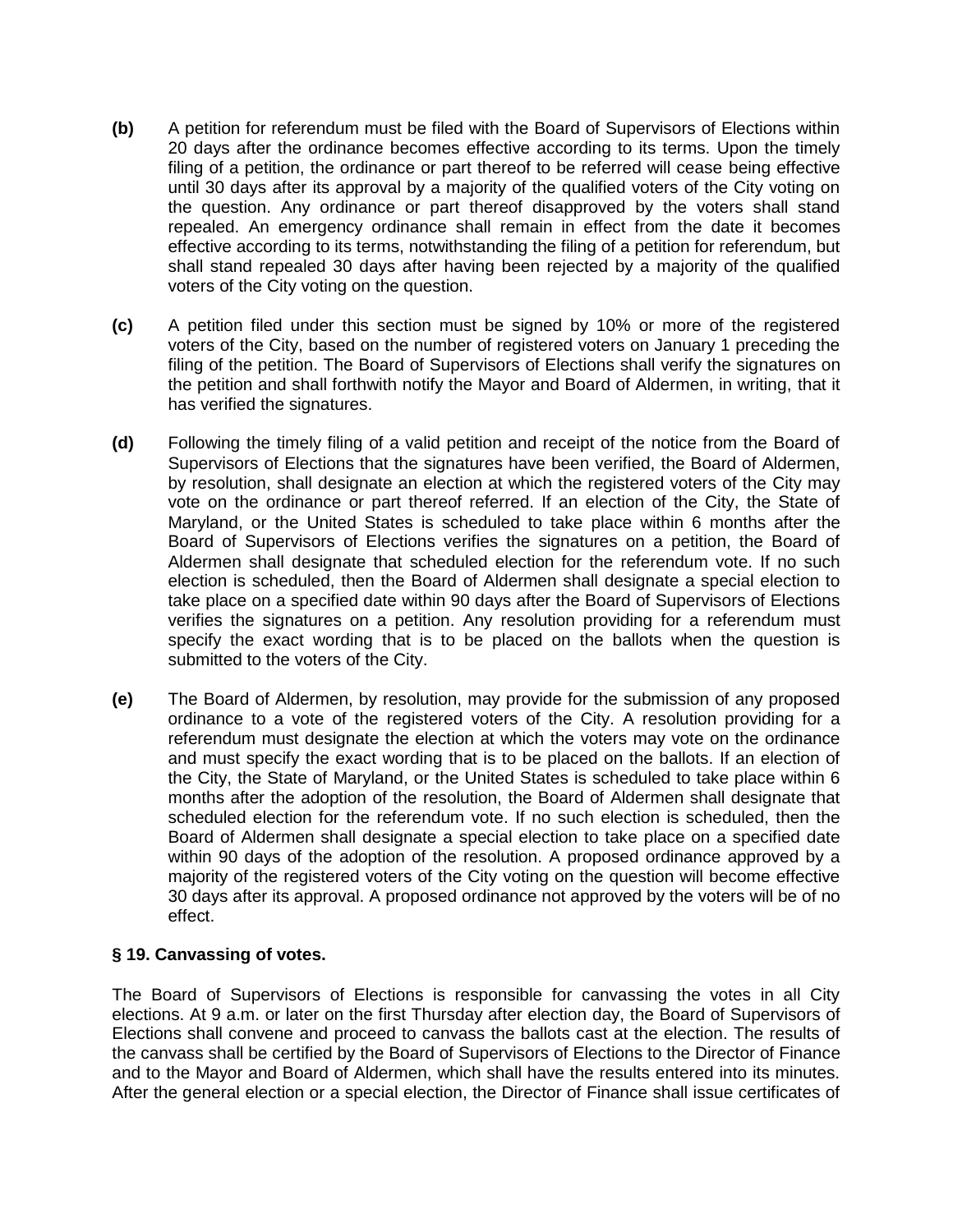election to the candidates certified by the Board of Supervisors of Elections to have been elected. The canvass includes the tabulation of votes cast during early voting.

## **§ 20. Vacancy in the office of Mayor.**

- **(a)** A vacancy in the office of Mayor must be filled in accordance with this section.
- **(b)** If the individual elected as Mayor dies, resigns, or becomes disqualified after the general election but before taking office, the newly elected Board of Aldermen, after taking office, shall select from its membership an acting Mayor to serve until a new Mayor is elected in accordance with this subsection. An Alderman retains a vote on the Board of Aldermen while serving as acting Mayor under this subsection. Within 90 days after the individual's death, resignation, or disqualification, the City will conduct a special election for the purpose of electing a new Mayor. Within 30 days after the special election, the new Mayor shall take office in the same manner as regularly elected City officials.
- **(b)** If the Mayor dies, resigns, or becomes disqualified after taking office but at least 12 months before the next general election, the President Pro Tempore of the Board of Aldermen shall serve as the acting Mayor until a new Mayor is elected in accordance with this subsection. The President Pro Tempore retains a vote on the Board of Aldermen while serving as acting Mayor under this subsection. Within 90 days after the Mayor's death, resignation, or disqualification, the City will conduct a special election for the purpose of electing a new Mayor. Within 30 days after the special election, the new Mayor shall take office in the same manner as regularly elected City officials.
- **(c)** If the Mayor dies, resigns, or becomes disqualified less than 12 months before the next general election, the President Pro Tempore of the Board of Aldermen shall serve as the acting Mayor until a new Mayor is elected by general election in accordance with this article. The President Pro Tempore retains a vote on the Board of Aldermen while serving as acting Mayor under this subsection.

### **§ 21. Vacancy in the office of Alderman.**

- **(a)** A vacancy in the office of Alderman must be filled in accordance with this section.
- **(b)** If an individual elected as Alderman dies, resigns, or becomes disqualified after the general election but before taking office, the individual who received the sixth highest number of votes in the general election will be certified by the Board of Supervisors of Elections as Alderman. The City's Legislative Clerk shall notify an individual certified under this subsection, in writing, immediately after the certification. Within 5 days after the individual's receipt of the notice, the individual must inform the Legislative Clerk of the individual's acceptance or declination. If the individual accepts the selection, within 30 days the individual shall take office in the same manner as regularly elected City officials.
- **(c)** If an Alderman dies, resigns, or becomes disqualified less than 12 months after taking office, the individual who received the sixth highest number of votes in the general election will be certified by the Board of Supervisors of Elections as Alderman. The City's Legislative Clerk shall notify an individual certified under this subsection, in writing, immediately after the certification. Within 5 days after the individual's receipt of the